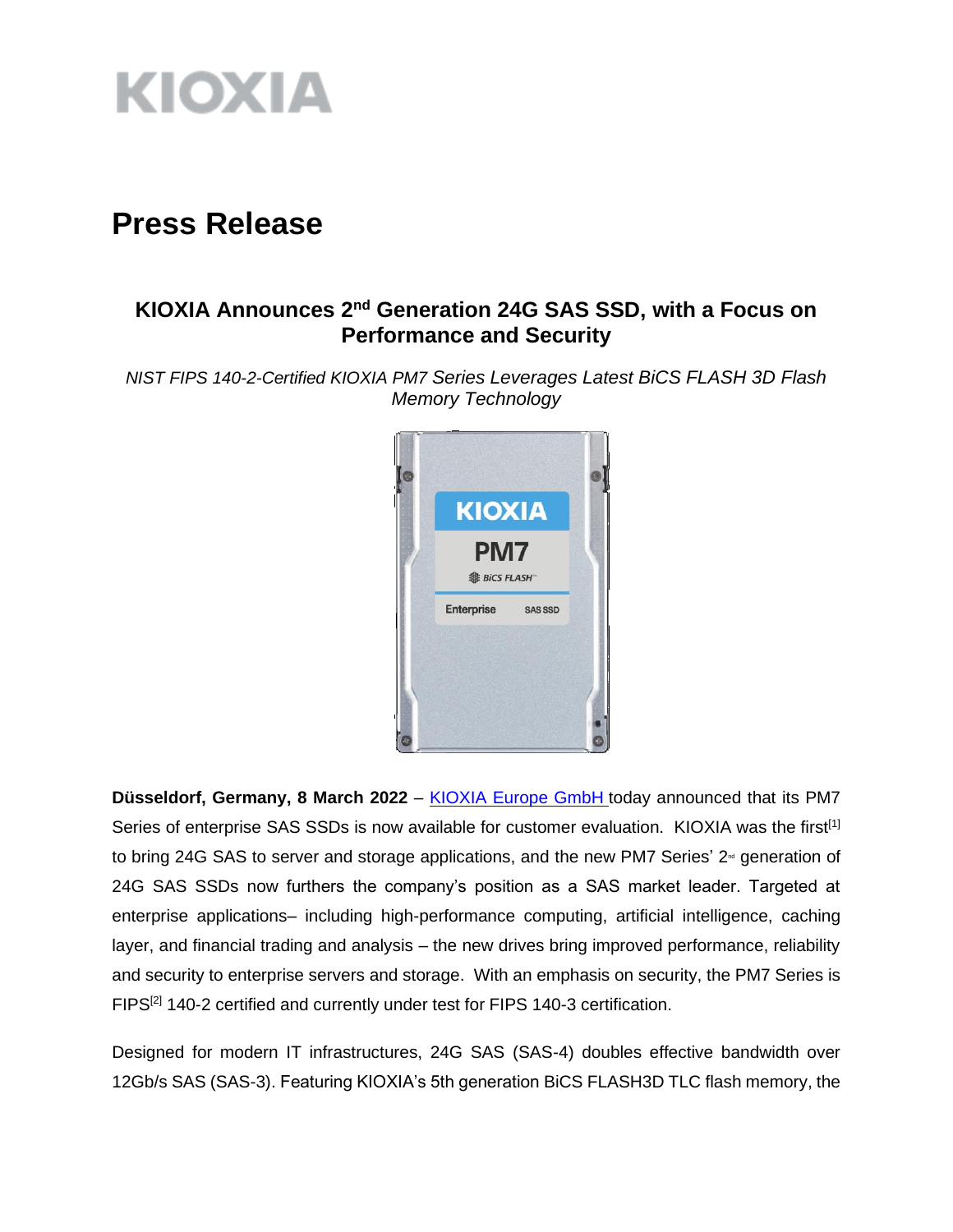PM7 Series delivers sequential read performance of up 4.2 Gigabytes (GB) per second (GB/s), 720K random read IOPS and up to 355K random write IOPS. The new KIOXIA drives are available in capacities up to 30.72 terabytes (TB), making them the industry's highest capacity<sup>[3]</sup> 2.5-inch<sup>[4]</sup> SAS SSD.

"SAS has proven itself as the tried and trusted storage technology for the enterprise storage market," commented Don Jeanette, vice president of SSD research for Trend Focus. "As SAS continues strong shipments in 2022, KIOXIA's 24G SAS SSD leadership will help them to maintain their market share in enterprise servers and storage."

The PM7 Series builds upon KIOXIA's history of high performance and reliability over seven generations of SAS drives, nearly doubling the performance of the KIOXIA 12Gb/s SAS SSDs and realizing up to 20% performance gains over its previous generation 24G SAS SSD.

### **Additional features include:**

- Dual-port for high availability.
- Flash Die Failure Protection a KIOXIA feature that allows for transparent disabling of a failing flash chip, while maintaining optimized reliability at the SSD level.
- Endurances for a wide range of workloads; read-intensive (1 DWPD<sup>[5]</sup>) and mixeduse (3 DWPD).
- Varienty of security options available, including sanitize instant erase (SIE<sup>[6]</sup>), TCG Enterprise self-encrypting drive (SED<sup>[7]</sup>) and FIPS 140-2 certification. FIPS 140-3 certification is in process and is expected to be completed in 2022<sup>[8]</sup>.

"As active members of the T10 and SCSI Trade Association industry groups that head up and define SAS development efforts, KIOXIA is proud to be leading the transition to 24G SAS," said Paul Rowan, Vice President SSD Marketing and Engineering, KIOXIA Europe GmbH. "We have a wide SSD portfolio for the data center segment, the addition to the PM7 Series is more proof of our commitment to drive innovation and development of the widely deployed and trusted SAS interface."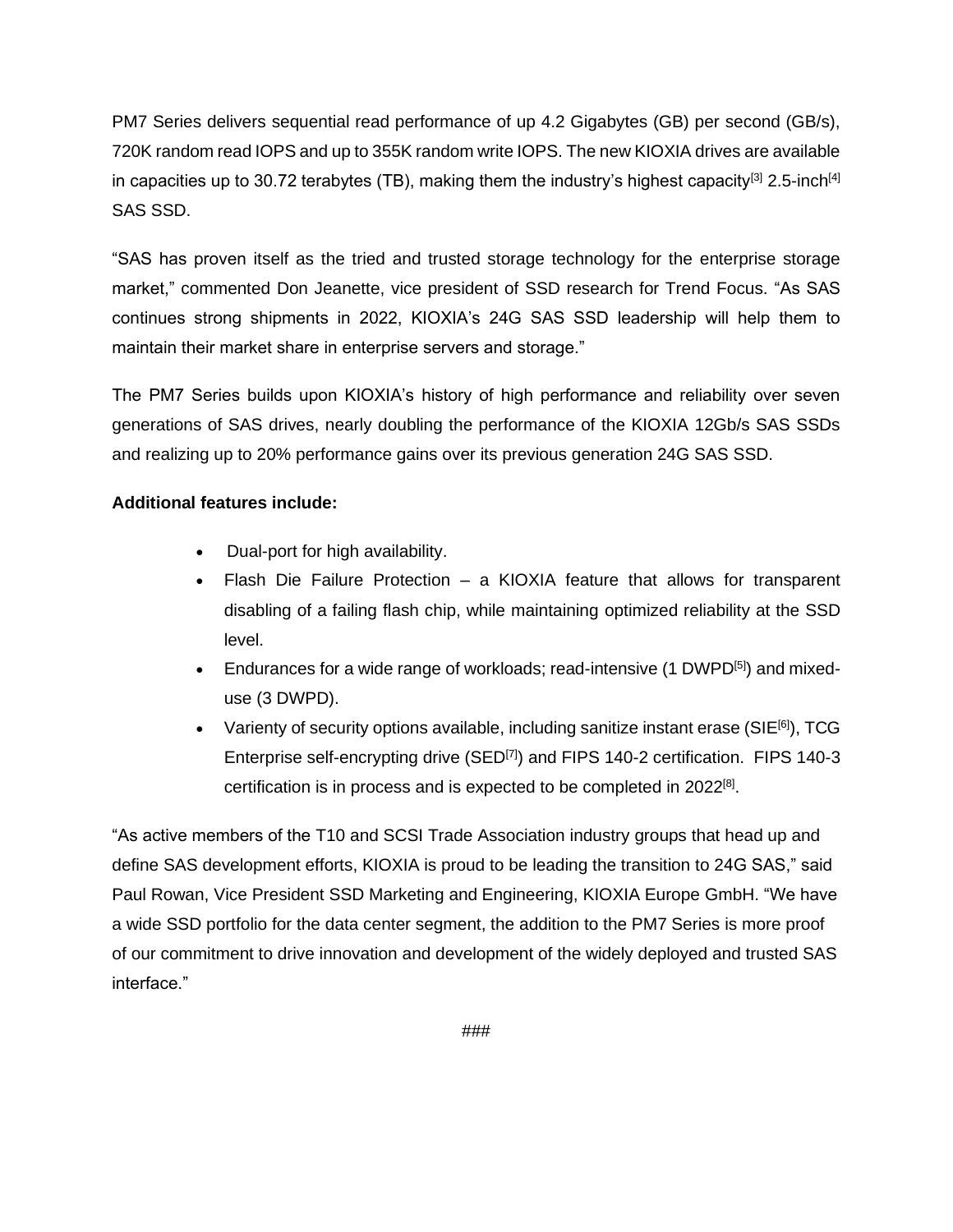#### **Notes:**

1: Source: KIOXIA Corporation, as of June 16, 2020. Based on a KIOXIA market survey of publicly available information.

2: FIPS: Federal Information Processing Standards drives are validated as FIPS 140-2 Level 2, which defines security requirements for cryptographic module by the NIST (National Institute of Standards and Technology).

3: Based on a KIOXIA market survey of publicly available information, as of March 1, 2022. 1DWPD models will be available in capacities of 1.92TB to 30.72TB, while the 3DWPD models will be available in 1.6TB to 12.8TB.

4: "2.5-inch" indicates the form factor of the SSD. It does not indicate the drive's physical size.

5: DWPD: Drive Write(s) Per Day. One full drive write per day means the drive can be written and re-written to full capacity once a day every day under the specified workload for the specified lifetime. Actual results may vary due to system configuration, usage and other factors.

6: SIE: Sanitize Instant Erase option supports Crypto Erase, which is a standardized feature defined by the technical committees (T10) of INCITS (the International Committee for Information Technology Standards). 7: SED: Self-Encrypting Drive option supports TCG Enterprise SSC.

8: Availability of security/encryption options may vary by region.

\*Read and write speed may vary depending on various factors such as host devices, software (drivers, OS

etc.), and read/write conditions.

\*IOPS: Input Output Per Second (or the number of I/O operations per second)

\*All other company names, product names and service names may be trademarks of their respective companies.

Definition of capacity: KIOXIA Corporation defines a megabyte (MB) as 1,000,000 bytes, a gigabyte (GB) as 1,000,000,000 bytes and a terabyte (TB) as 1,000,000,000,000 bytes. A computer operating system, however, reports storage capacity using powers of 2 for the definition of 1Gb = 2^30 bits **=** 1,073,741,824 bits, 1GB = 2^30 bytes = 1,073,741,824 bytes and 1TB = 2^40 bytes = 1,099,511,627,776 bytes and therefore shows less storage capacity. Available storage capacity (including examples of various media files) will vary based on file size, formatting, settings, software and operating system, and/or pre-installed software applications, or media content. Actual formatted capacity may vary.

Sample drives are for evaluation. The specifications of sample drives may differ from production drive models.

```
###
```
#### **About KIOXIA Europe GmbH**

KIOXIA Europe GmbH (formerly Toshiba Memory Europe GmbH) is the European-based subsidiary of KIOXIA Corporation, a leading worldwide supplier of flash memory and solid-state drives (SSDs). From the invention of flash memory to today's breakthrough BiCS FLASH, KIOXIA continues to pioneer cutting-edge memory solutions and services that enrich people's lives and expand society's horizons. The company's innovative 3D flash memory technology, BiCS FLASH, is shaping the future of storage in high-density applications, including advanced smartphones, PCs, SSDs, automotive and data centers.

**Visit our [KIOXIA website](https://www.kioxia.com/en-emea/top.html)**